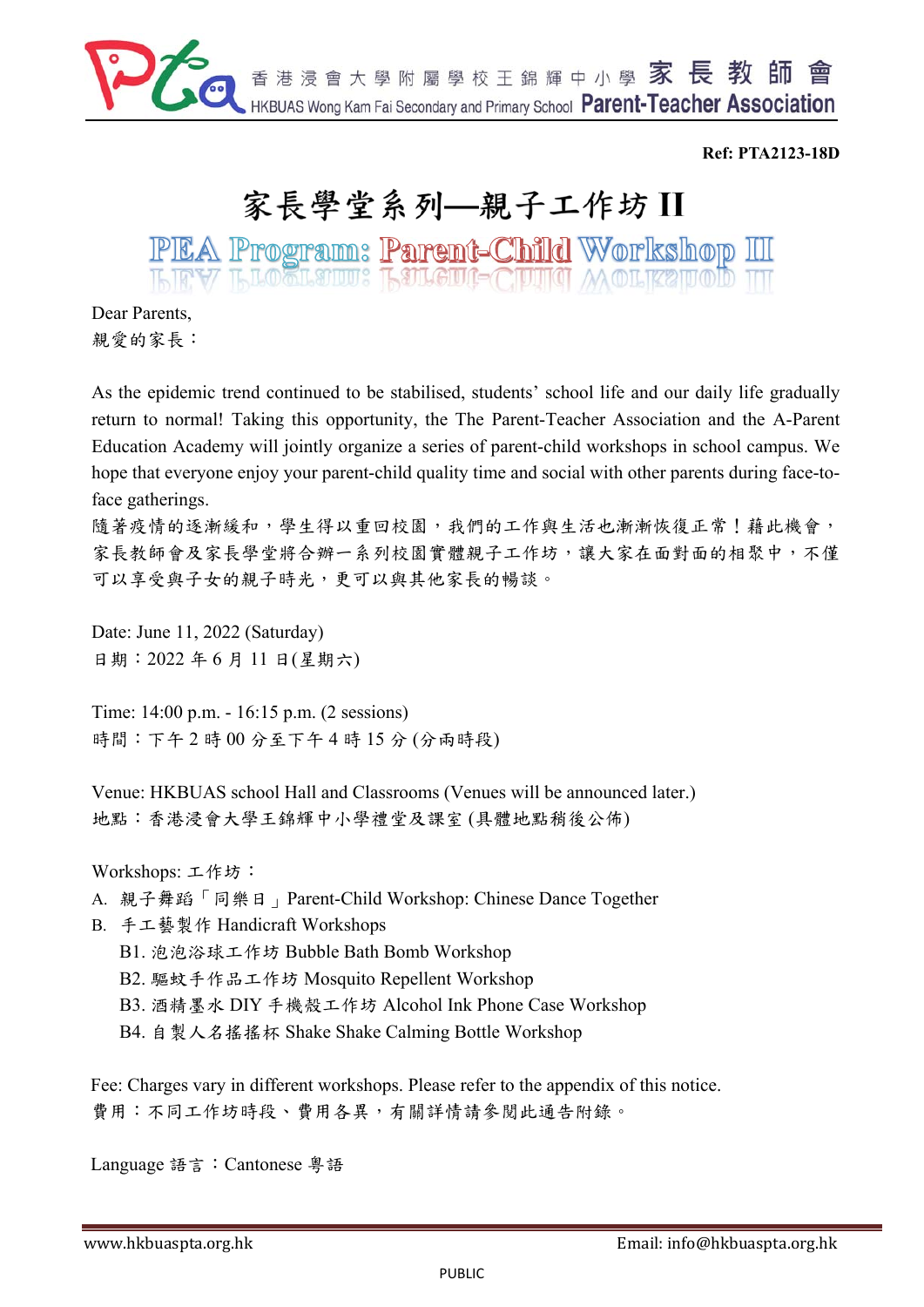

### **Payment Method** 付款方式:

Parents can pay the workshop fee through the PPS system.

家長可透過「繳費靈(PPS)系統」繳付工作坊費用:

Phone no.: 18033 or online payment: www.ppshk.com (Merchant Code : 6629)

使用電話致電 : 18033 或網上繳費服務 : www.ppshk.com (商戶編號 : 6629)

**For details, please refer to PTA circular PTA1920-05 https://bit.ly/2SKB01J** 

詳細繳費方法可參閱 **PTA** 通告**PTA1920-05 https://bit.ly/2SKB01J** 

**\*\* The list of confirmed participants will be posted on the PTA website and eClass on June 2, 2022. Please wait for the confirmation from the list before paying the workshop fee through PPS.** 

**\*\*** 參加者確認名單於**2022**年**6**月**2**日在家教會網頁及 **eClass** 公布,請待名單確認後才透過繳費靈 繳付工作坊費用。

Each family\* **can only enroll two** of the workshops (except participating 'Parent-Child Workshop: Chinese Dance Together'). Places will be allocated by drawing lots if the applications exceed the quota.

每個家庭\*每個時段可以根據優先次序選報兩個工作坊。如報名人數超出限額,參加名單將 經抽籤決定,每個家庭最多可以參加兩個工作坊(參加親子舞蹈「同樂日」除外)。

\*Each family unit can be formed with one of the parents, the couple or one parent with one student. \*每個家庭單位可由其中一名家長、兩名家長或一名家長及一名學生組成。

> 第十五屆家長教師會 謹啓 2022 年5月27日

Remarks 備註:

- 1. The workshop will be cancelled if there is insufficient enrollment. 如參加人數不足,個別工作坊將會取消。
- 2. The workshops are subsidized by PTA. **Please avoid absence once successfully enrolled.**所有 工作坊都由家長教師會做出部分資助,爲避免造成資源浪費,一經報名,請勿無故缺席。
- 3. **The workshop fee could not be refunded for any absentees. HKD100 will be collected from absentees of free workshop.**

缺席者將將不獲退還已繳之工作坊費用。如缺席免費工作坊,將被徵收港元 **100** 元作行 政費。

4. For any enquiries, please send email to info@hkbuaspta.org.hk with student's name, class and parent's contact number.

如有任何查詢,可電郵至 info@hkbuaspta.org.hk,請註明學生姓名、班別及家長聯絡電話。

5. The details and participant list will be announced through the website of PTA and eClass on June 2, 2022. 上述活動詳情及確定名單將於 2022 年6月2日在家教會網頁及 eClass 公布, 敬請留意。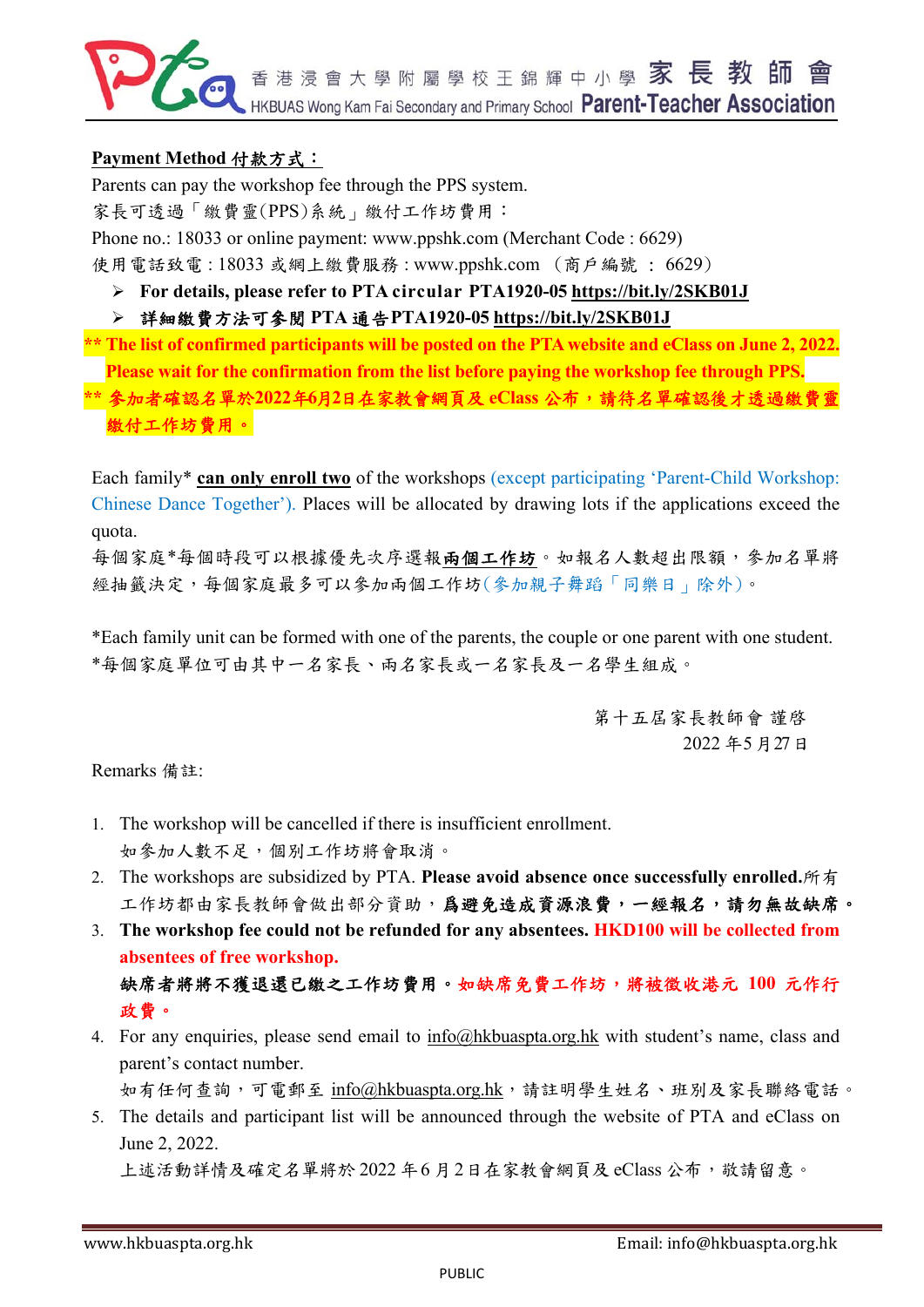

## 附錄 工作坊詳情

| A. 親子舞蹈「同樂日」<br>Parent-Child Workshop:<br>Chinese Dance Together | 費用:全免 (若成功申請但缺席,將被徵收港元<br>100元作行政費。)<br>工作坊介紹:<br>由本校中國舞老師透過遊戲舞蹈做有趣的熱身運<br>動,並同大家分享中國舞、西方舞、東方舞基本舞<br>蹈動作及學習簡單舞蹈小組合,認識舞台基本概<br>念。 透過活動, 令家長及同學一起輕鬆愉快地享受 |
|------------------------------------------------------------------|--------------------------------------------------------------------------------------------------------------------------------------------------------|
|                                                                  | 學習舞蹈的快樂時光。                                                                                                                                             |
| 時間: 14:00-16:15                                                  | *<br>中場休息時段,更有我校獨、雙人、三人舞蹈隊表<br>演欣賞。                                                                                                                    |
| B1. 泡泡浴球工作坊                                                      |                                                                                                                                                        |
| Bubble Bath Bomb Workshop                                        | 費用 (連材料): \$150                                                                                                                                        |
|                                                                  | 工作坊介紹:<br>本課程將一起製作浸浴減壓必備的泡泡浴球,教你<br>調色、花紋,加入天然精油,享受製作泡泡浴球的<br>樂趣。<br>製作成品:球體及其他造型泡泡浴球。                                                                 |
| 時間: 14:00-15:00                                                  |                                                                                                                                                        |
| B2. 驅蚊手作品工作坊                                                     |                                                                                                                                                        |
| Mosquito Repellent Workshop                                      | 費用 (連材料): \$150                                                                                                                                        |
| Roll Buge Bob<br>.<br>Generaust Rock<br>Einsteinig Baker         | 工作坊介紹:<br>本課程會學習使用全天然植物草本原料及香薰精油<br>製作一系列天然驅蚊手作品,不含任何化學材料,<br>令大家可以完全放心使用。<br>製作成品:防蚊膏,驅蚊噴霧,紫草舒緩止痕膏和<br>蚊香。                                            |
| 時間: 15:15-16:15                                                  |                                                                                                                                                        |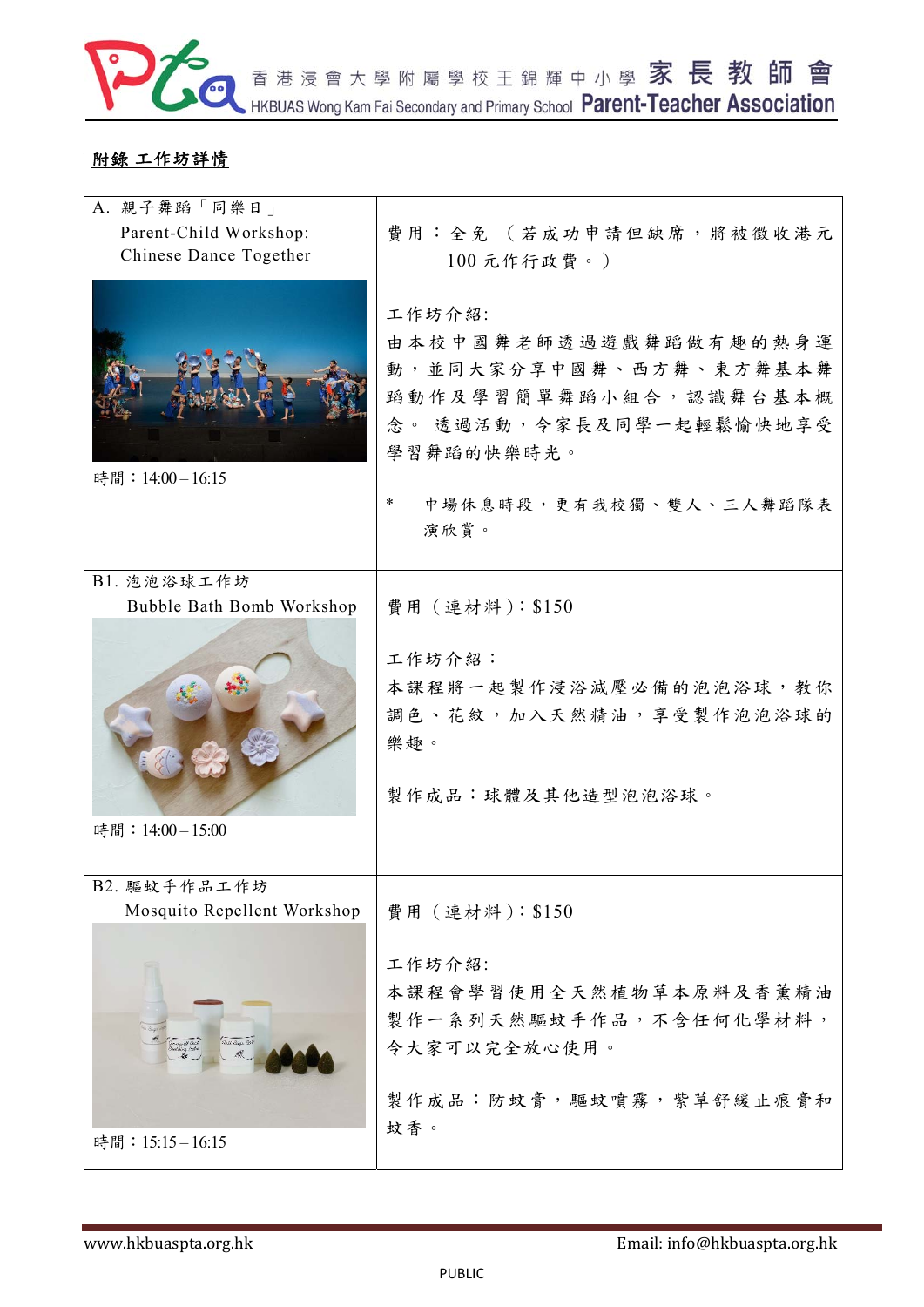

香港浸會大學附屬學校王錦輝中小學 家 長 教 師 會

| B3. 酒精墨水 DIY 手機殼工作坊                 |                                 |
|-------------------------------------|---------------------------------|
| Alcohol Ink Phone Case              | 費用 (連材料): \$200                 |
| Workshop                            |                                 |
|                                     | 工作坊介紹:                          |
|                                     | 以七彩繽紛的酒精墨水製作專屬的手機電話殼,顏          |
|                                     | 色、設計全部由你選擇,最後以滴膠封存,讓機殼          |
|                                     | 更好看耐用。                          |
|                                     | 注意事項:                           |
|                                     | 並不是所有手機型號都有合適的手機殼作酒精墨水          |
|                                     | DIY用途,報名同時必須清楚列明電話型號與我們確        |
|                                     | 認。                              |
|                                     | - 滴膠需要最少 24 小時乾透, 成品不能即日帶走, 成   |
| 時間: 14:00-15:00/<br>$15:15 - 16:15$ | 品將透過學生發還。                       |
|                                     |                                 |
| B4. 自製人名搖搖杯                         |                                 |
| Shake Shake Calming Bottle          | 費用 (連材料): \$230                 |
| Workshop                            |                                 |
|                                     | 工作坊介紹:                          |
|                                     | 小朋友可以自己輕鬆完成的自製人名搖搖杯 Shake       |
|                                     | Shake bottle! 在這個充滿壓力的城市, 要留些空間 |
|                                     | 給自己休息下,不然很容易壓力「爆煲」!研究指          |
|                                     | 出,搖一搖對減壓很有幫助,既好玩,又實用,又          |
|                                     | 美觀,大家一齊來 shake 吧!               |
|                                     | 注意事項:                           |
|                                     | 報名同時請提供水杯上將會使用的名字。              |
| 時間: 14:00-15:00/                    |                                 |
| $15:15 - 16:15$                     |                                 |
|                                     |                                 |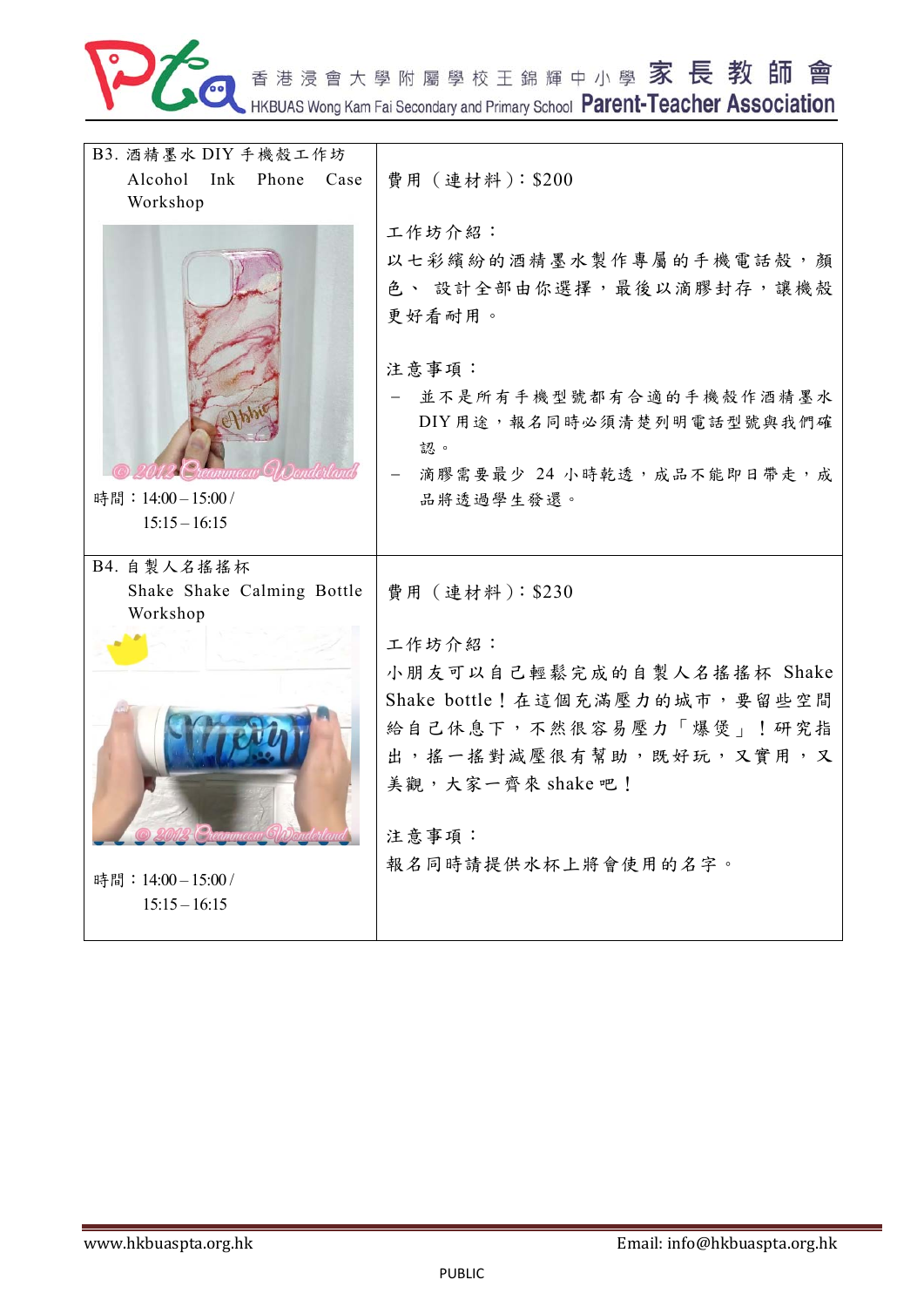

#### **Ref: PTA2123-18D**

## **Reply Slip** 回條 **(Please sign the eNotice on or before May 30, 2022) (**請於 **2022** 年 **5** 月 **30** 日或之前透過 **eNotice** 回覆**)**

I noted the arrangement for the Parent-Child Workshops II . 本人已知悉有關家長教師會的「家長親子工作坊 II」事宜。

 $\Box$  I would like to participate in the above activities (please choose no more than 2 in the same timeslot). 本人有意參加是次活動 (同一時段請最多選擇兩項)。

| Time Period<br>時段 | Workshop<br>工作坊     | First choice<br>第一選擇                                                            | Second choice<br>第二選擇                                                                      |
|-------------------|---------------------|---------------------------------------------------------------------------------|--------------------------------------------------------------------------------------------|
| $14:00 - 15:00$   | 1st session<br>第一時段 | □<br>A $(14:00-16:15)$<br>B1<br>□<br>□<br>B <sub>3</sub><br><b>B4</b><br>$\Box$ | $\Box$<br>$A(14:00-16:15)$<br>B <sub>1</sub><br>□<br>B <sub>3</sub><br>п<br><b>B4</b><br>□ |
| $15:00 - 15:15$   |                     | <b>Break</b><br>休息                                                              |                                                                                            |
| $15:15 - 16:15$   | 2nd session<br>第二時段 | B2<br>□<br>B <sub>3</sub><br>□<br>$\Box$<br><b>B4</b>                           | B <sub>2</sub><br>п<br>B <sub>3</sub><br>П<br><b>B4</b><br>□                               |

A. 親子舞蹈「同樂日」Parent-Child Workshop: Chinese Dance Together (**Free** 免費**)**

B1. 泡泡浴球工作坊 Bubble Bath Bomb Workshop

B2. 驅蚊手作工作坊 Mosquito Repellent Workshop

B3. 酒精墨水 DIY 手機殼工作坊 Alcohol Ink Phone Case Workshop

B4. 自製人名搖搖杯 Shake Shake Calming Bottle Workshop

| (For applicant of B3 Alcohol Ink Phone Case Workshop) The brand of my phone is : |    | The |
|----------------------------------------------------------------------------------|----|-----|
| model no. is:                                                                    |    |     |
| (適用於B3 酒精墨手機殼工作坊的報名者)我的手機品牌是                                                     | 型號 |     |

(For applicant of B4 Shake Shake Calming Bottle Workshop) The name to be printed on the bottle is

 $\mathcal{L}_\text{max}$ (適用於B4自製人名搖搖杯工作坊的報名者)水樽上的姓名是

- $\Box$  **I** would not participate in the above activities. 本人無暇 參加是次活動。
- I have **replied via another sibling's account**. 本人已經其他子女戶口回覆。

\*請在適當的空格內加上「✓」